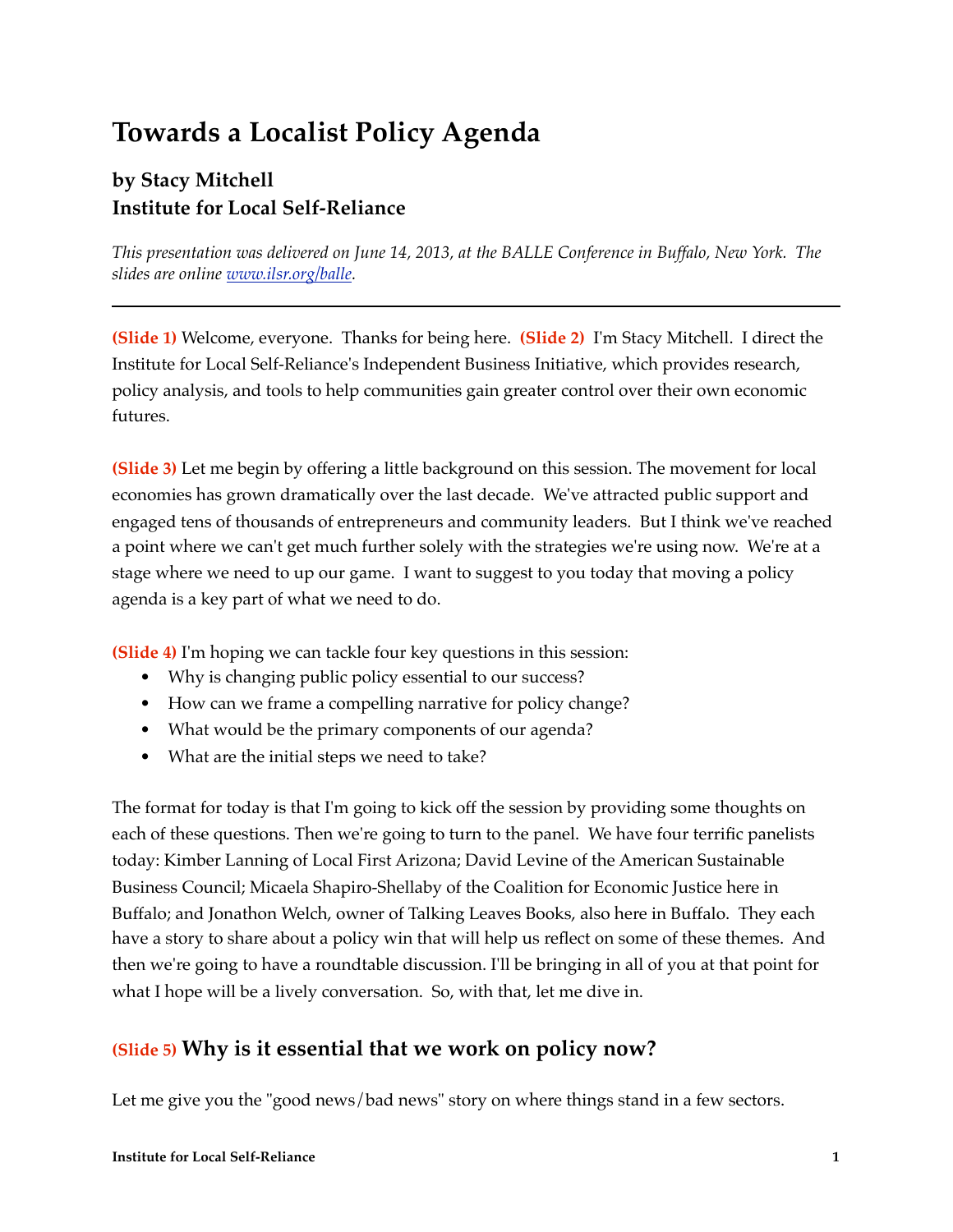Let's start with food. The good news is that we've seen remarkable regeneration of local food systems over the last ten years. **(Slide 6)** The U.S. is home to 112,000 more small farms today than existed in 2002. **(Slide 7)** The number of farmers markets has grown from about 3,000 to almost 8,000. **(Slide 8)** And, perhaps most surprising of all, we've added over 1,400 new locally owned small grocery stores, many of which are succeeding by specializing in locally produced food.

**(Slide 9)** But here's the bad news. All of this activity is still a very small part of the food system. Locally grown foods, including those marketed directly to consumers and those sold in grocery stores, account for less than 2 percent of the market. **(Slide 10)** If we look at independent grocers, although they have grown in numbers, their overall market share has shrunk from about 25 to 20 percent in the last decade. Meanwhile, we've experienced massive consolidation in the rest of the food system. **(Slide 11)** Walmart was a small player in the grocery industry 15 years ago, with only about 4 percent of grocery sales. **(Slide 12)** Today it captures one of every four dollars Americans spend on groceries. **(Slide 13)** The top 5 supermarket chains have grown from one-quarter of the market to one-half.

**(Slide 14)** This consolidation among retailers has triggered a wave of mergers among food processing companies, as they try to bulk up to hold their own selling to Walmart. Four meatpackers now account for 85 percent of the nation's beef. A single dairy company, Dean Foods, processes 40 percent of the milk produced nationally and 70 percent of the milk in New England. **(Slide 15)** With a single dominant buyer of milk, dairy farmers are struggling to get a fair price. As consumers, we don't even notice the demise of choice, because Dead Foods markets under dozens of different brands.

So, local food enterprises are flourishing, but they are still a sliver of the market. The rest of the food system, meanwhile, has become more concentrated and industrialized than ever before.

**(Slide 16)** Or look at banking. On the heels of a massive financial crisis, there was a sudden, widespread public recognition of the fallacies of big banks and a mass movement to shift deposits to local banks and credit unions. Hundreds of thousands, certainly, and probably more like millions, of people have moved their accounts. Credit unions have gained 7 million new members since 2007.

**(Slide 17)** And, yet, in that same space of time, one of every five locally owned banks and credit unions closed their doors. That's about 3,000 fewer local financial institutions than we had six years ago. The share of banking assets held by local banks and credit unions has shrunk, as has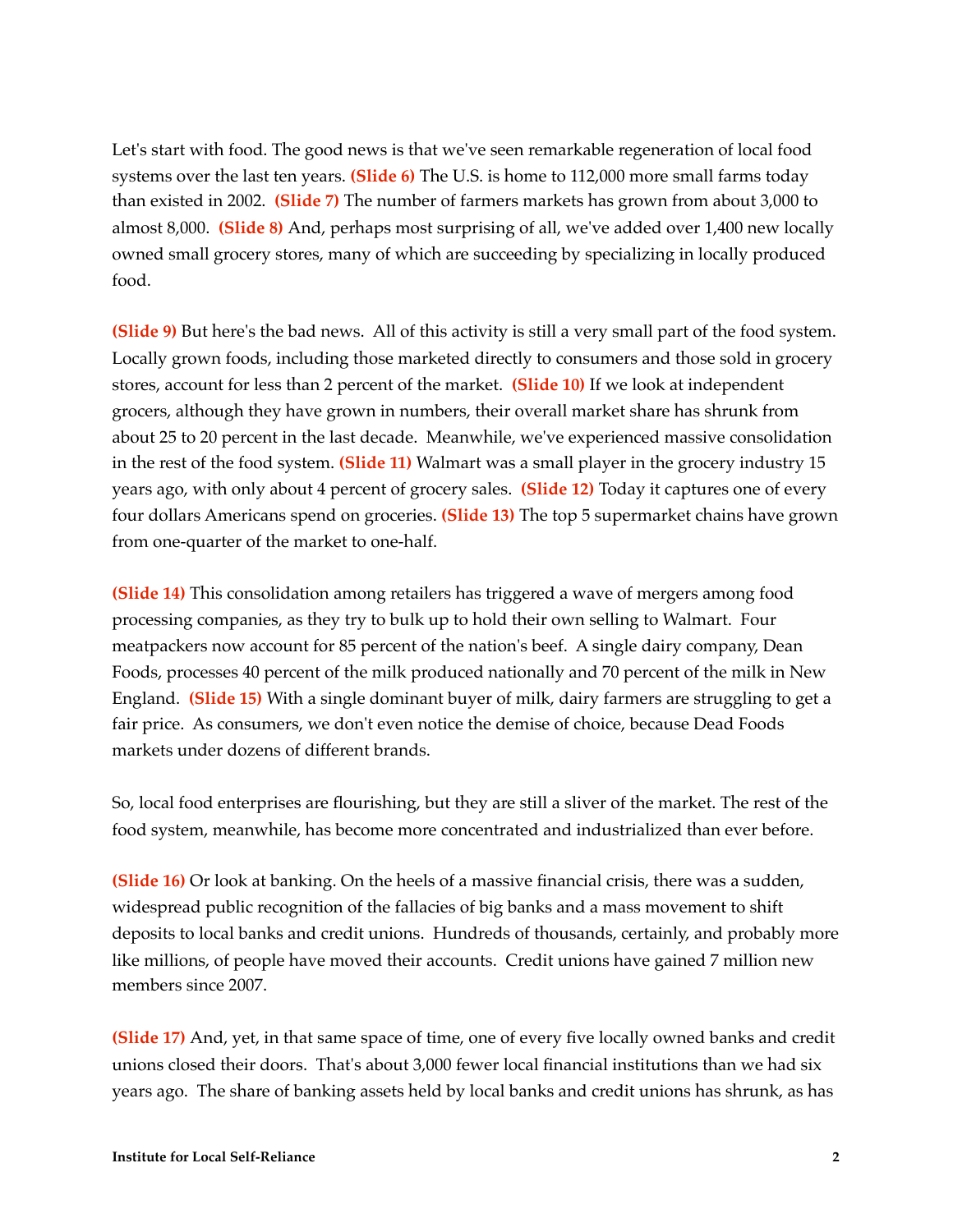their share of U.S. deposits. Meanwhile, the largest banks have gained ground and are now bigger than ever. Let me show you what that shift looks like. **(Slides 18, 19, 20)** Today, giant banks hold 56 percent of bank assets. **(Slide 21)** If you look closer, in fact, you'll see that the banking system is largely in the hands of just four banks, each of which has a staggering \$2 trillion in assets.

Or consider the independent retail sector. **(Slide 22)** Independent Business Alliances and Local First campaigns have taken root in over 150 cities. ILSR's annual Independent Business Survey has consistently found that these initiatives are making a difference. And, indeed, we've seen a remarkable reversal of the trends in some key sectors. **(Slide 23)** There are 249 more independent bookstores today than there were in 2009. **(Slide 24)** The number of independent fabric stores, pet stores, and small neighborhood food markets has grown.

**(Slide 25)** And yet, the overall market share of independent retailers continues to fall. Walmart is opening 219 new stores in the U.S. this year and 260 next year. **(Slide 26)** And the future of retail looks even more ominous. A single company, Amazon, now captures one-third of online orders and is doubling in size every two to three years.

What's going on? The localism movement is driving real change that we can measure, but it is running up against major structural forces that are moving the economy in the opposite direction. **(Slide 27)** Chief among those forces are government policies that undermine local businesses and expand corporate power.

Let me give you a few examples. **(Slide 28)** Since 1995, through the farm bill, the federal government has distributed \$275 billion to farmers. Nearly 80 percent of those dollars went to the largest 10 percent of farms in the country. It's no wonder that a quarter-pounder often costs less than a pound of locally grown broccoli. **(Slide 29)** Our state and federal tax codes, meanwhile, are littered with loopholes that big corporations can use to escape taxes that their smaller competitors must pay. This modest office building in Wilmington, Delaware, has only a few parking spots, but it's an address used by hundreds of companies, including Walmart, General Motors, and CVS, as part of a scheme to avoid paying state corporate income taxes. **(Slide 30)** In the banking sector, as we all know, our response to the financial crisis was to create a slew of programs and policies that bailed out big banks and made it harder for local banks to survive.

Local, state, and federal policy have all conspired to tilt the playing field. My concern is that, if the only way we try to transform the economy is through our individual actions as consumers, investors, and entrepreneurs, local enterprises are going to remain little more than an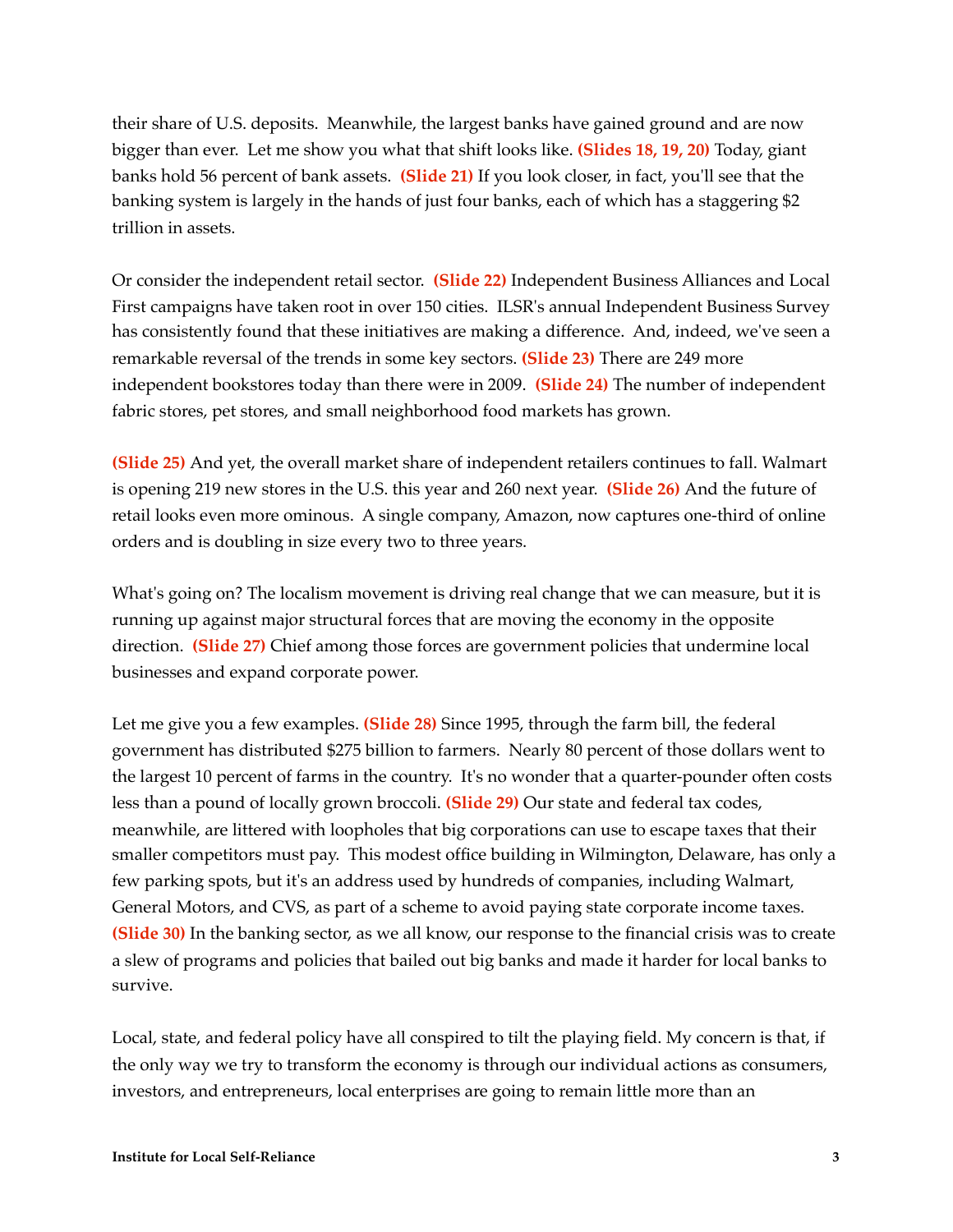interesting side-note on the margins of the economy. It's not that our consumer choices don't matter. They absolutely do, especially to the local businesses, banks, and farms that count on those dollars. But as consumers we're too weak to change the larger dynamic. **(Slide 31)** It's as though we have to push a giant boulder up a hill. In theory, if we aligned all of our purchasing decisions, we could do it. But that's a tall order in the real world. It's a hard way to make change.

**(Slide 32)** Our real power lies in our citizenship. **(Slide 33)** We need to use our political muscle as citizens to level the playing field and to make the job of growing local economies easier. We're much more powerful as citizens than we are as consumers. Corporations know this, which is why they are always talking about us and positioning us as consumers, while weakening our authority as citizens. We need to reclaim our citizenship and start advancing change not just in terms of buying locally or even investing locally, but in joining with our friends and neighbors to remake public policy.

## **(Slide 34) How can we frame a compelling narrative for policy change?**

We need a shared framework and narrative that all of our allied organizations — Local First groups and Independent Business Alliances, as well as national organizations like ILSR — can use to convey our vision for the economy and build momentum for change. By incorporating this shared language across our various campaigns and initiatives, we can begin to make the local economy story part of the public discourse and, as this narrative gains currency, it will in turn strengthen and improve our odds of winning specific policy campaigns.

**(Slide 35)** To give you an example of what I'm talking about, consider the idea of "limited government," which has had an enormous impact on policy-making in the last thirty years. We can all explain the basic story of limited government: It's the idea that if we shrink government and get government out of the way, people and companies will be free to innovate and grow the economy. It's an idea loaded with powerful values, like freedom. Whether you agree with it or not, it's a policy narrative that influences many debates over federal regulations, state budgets, and so on.

**(Slide 36)** We would do well to articulate a similarly bold and value-laden framework for a localist policy agenda. For ILSR, the heart of the story is about community self-determination. It's about breaking the power that big corporations have over our livelihoods, our democracy, and our environment. It's about shifting economic activity to locally and cooperatively owned enterprises that are accountable to their communities and operating at a sustainable scale.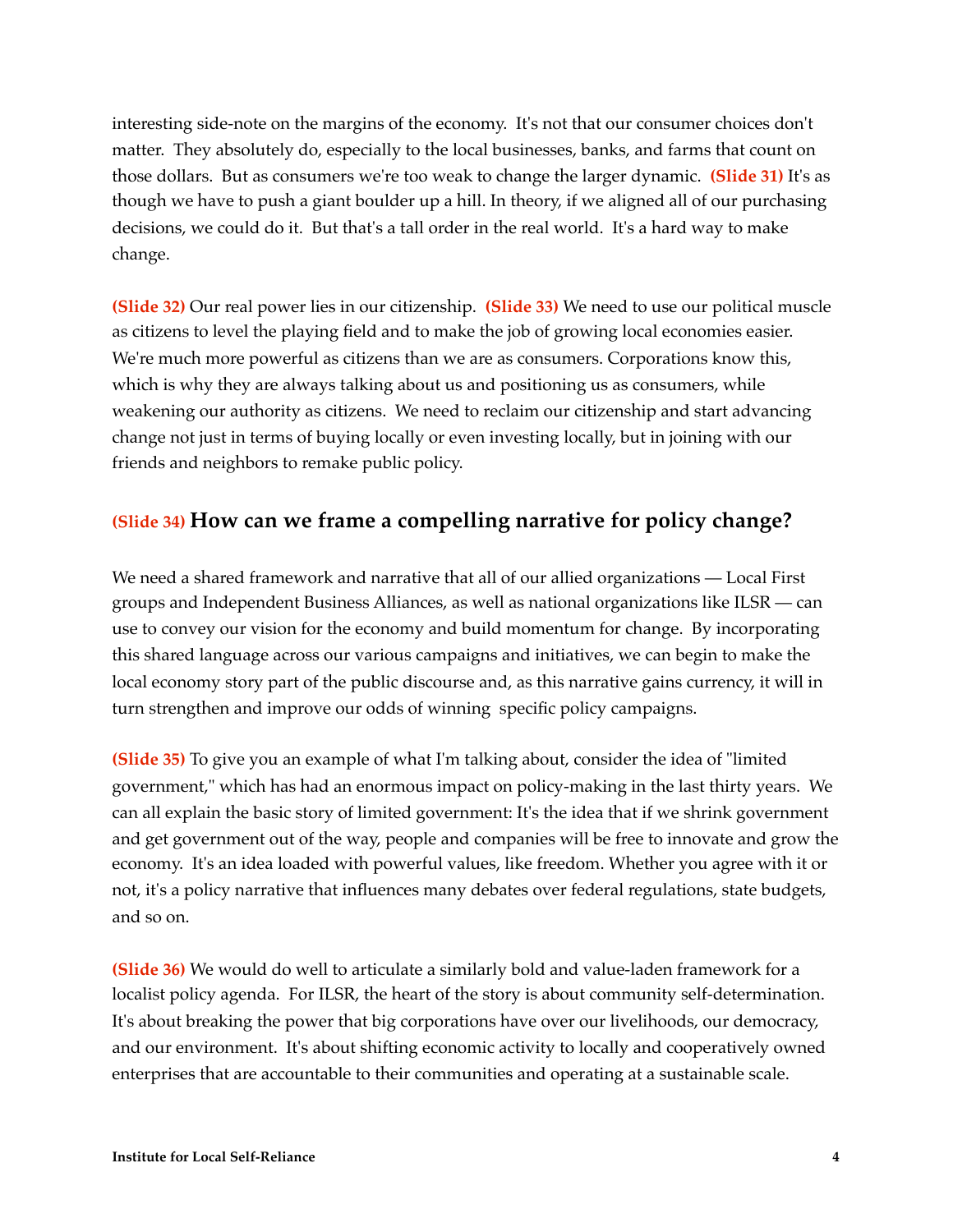**(Slide 37)** One outcome of this transition would be a more democratic distribution of wealth and income, as well as a richer variety of meaningful jobs, something our current economy fails to deliver. Another would be a dramatic narrowing of the distance between those who make economic decisions and those who feel the impacts, resulting in a more responsible approach to natural systems and the environment. And, finally, it would lead to more resilient communities; in times of rapid change, economic resources that are controlled locally are much more readily marshaled and reconfigured to meet shifting local realities.

For ILSR anyway, that's the compelling narrative. The challenge is how to best communicate, promote, and advance these ideas. That's what I'm hoping we can dig into during today's roundtable conversation and in the open space session that follows.

# **What would be the primary components of a localist policy agenda?**

**(Slide 38)** Let me suggest seven broad areas of policy change that we need to pursue.

#### **1. Stop Subsidizing the Corporate Economy (Slide 39)**

We need a national campaign for a level playing field. Governments provide billions of dollars a year in subsidies and tax advantages for the biggest companies. Most people have only a dim idea of the degree to which this goes on. They assume that local businesses are failing because they can't compete, but, to a large extent, it's because the game is rigged.

There are some bright spots. **(Slide 40)** After many years in which local governments in the Phoenix metro gave multi-million dollar subsidies to shopping mall developers and big-box stores, the state finally passed a policy that effectively bans these subsidies.

**(Slide 41)** A handful of states in the last few years have adopted combined reporting, which closes a loophole that allows big companies to dodge paying income taxes. **(Slide 42)** This brings the total number of states that have adopted this policy to about half.

**(Slide 43)** Last month, the U.S. Senate passed the Marketplace Fairness Act, which would, at long last, extend to large online retailers the same requirement to collect sales taxes that local brick-and-mortar stores are subject to.

We need to draw public attention to and fight to end all of these kinds of inequities in our tax and incentive policies.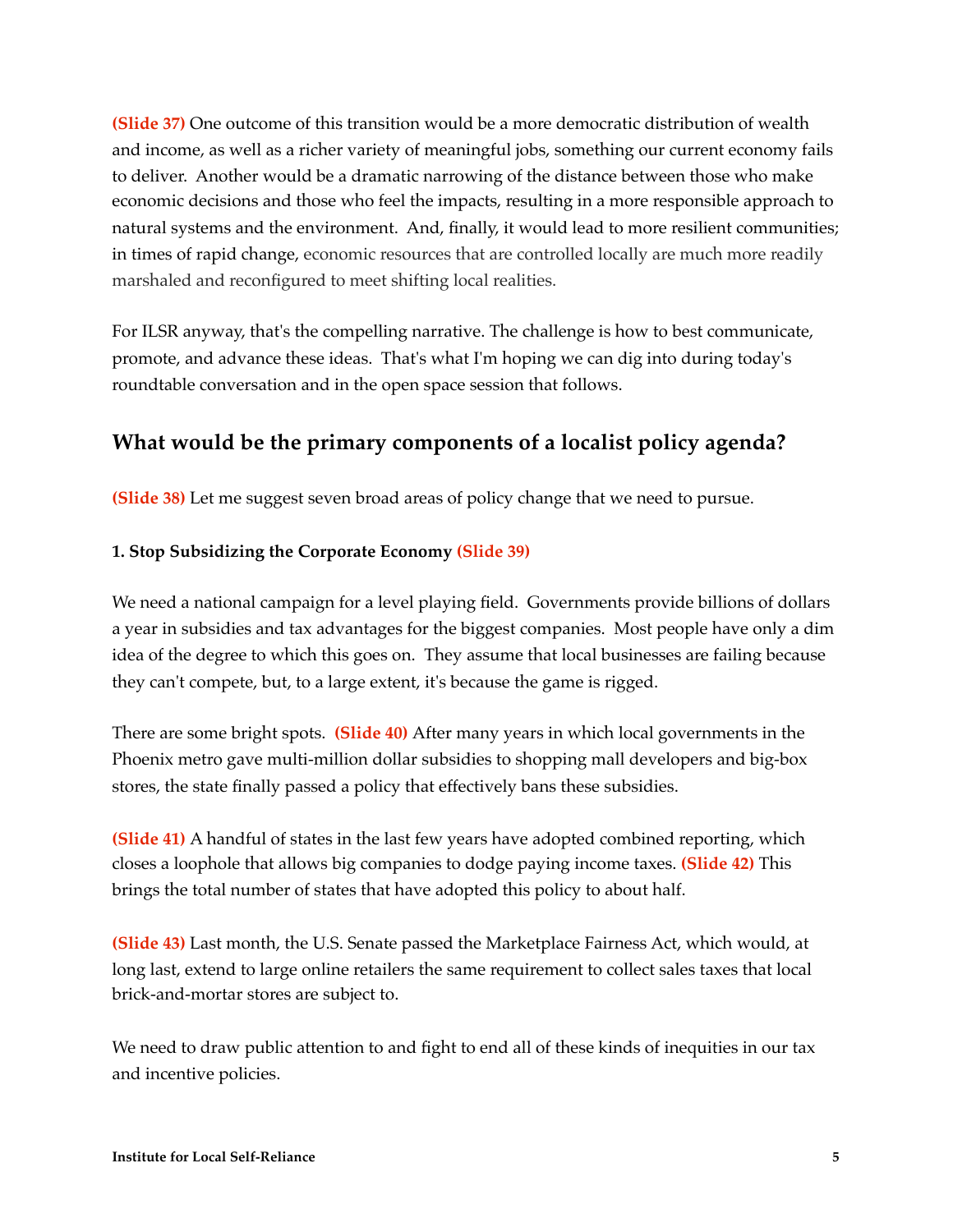#### **2. Restructure the Financial System to Operate at a Community Scale (Slide 44)**

**(Slide 45)** Right now, we have a banking system that operates at a giant global scale. Not surprisingly, it does a great job of financing giant global corporations, extracting wealth from local communities, and concentrating assets in the hands of a few.

**(Slide 46)** If we want to regenerate local economies, we need a banking system that operates at a community scale. We need to break up the big banks and return to the decentralized financial sector we had 25 years ago, in which local banks and credit unions held the majority of the assets. In some respects, the policy solutions in this sector are quite simple, because it's a matter of resurrecting the rules that governed U.S. banking from the 1930s to the 1990s.

There are many reasons why this is critical. One is that local banks have a mutual interest with their customers. In the words of a community banker in Minneapolis, "We do well when our borrowers do well." As has recently been made clear, that is not at all the case with big banks. Their own short-term interests very often run directly counter to the interests of their borrowers and customers.

**(Slide 47)** Another reason is that local banks provide the lion's share of small business loans. Although small and mid-sized community banks account for only about one-quarter of bank assets, they provide almost 60 percent of small business loans. Big banks hold over half the assets, but provide only about one-quarter of the small business loans. Lacking deep knowledge of local markets and borrowers, big banks have a much harder time accurately judging risk and therefore limit their small business lending.

**(Slide 48)** In terms of solutions, at the federal level, there's a bill in Congress that has gathered some support, the Brown-Vitter Bill, which would require big banks to hold more capital and would likely spur the biggest banks to break up.

Several states, meanwhile, are looking at the idea of creating State Partnership Banks, modeled on the Bank of North Dakota. Many of you are probably familiar with the Bank of North Dakota, which uses the state government's deposits to expand the lending capacity of local banks and provide a secondary market for mortgages. It's the reason that North Dakota has four times as many local banks per capita as the U.S. as a whole, as well as much more robust local business lending.

At the local level, a growing number of people are beginning to talk about how to establish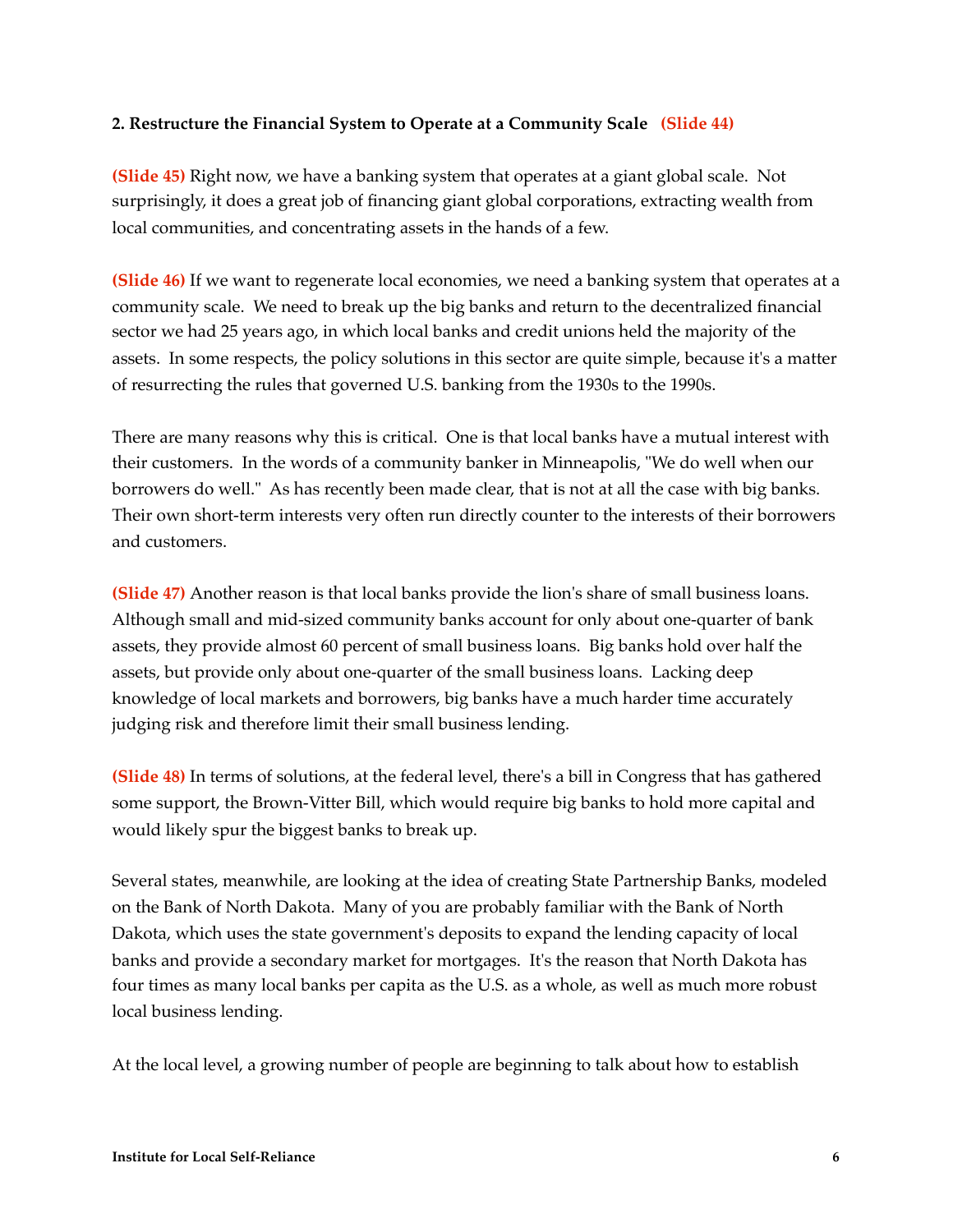Local Economy Investment Pools that would allow cities, counties, and other institutions to invest a portion of their funds in financing local economy enterprises and infrastructure.

#### **3. Adopt Planning Policies that Create Great Habitat for Local Businesses (Slide 49)**

**(Slide 50)** Zoning is one of the most powerful tools communities have for shaping the built environment and nurturing the kind of economy they want to see. Indeed, it's no coincidence that the U.S. cities that have the highest concentrations of independent businesses have zoning rules that protect historic buildings, favor pedestrians and transit over cars, mandate multistory mixed used buildings, and insist on humanly scaled development. **(Slide 51)** In cities where zoning rules do the opposite — undermine traditional commercial districts and encourage auto-oriented sprawl — independent businesses are often few and far between.

**(Slide 52)** Some communities have found other innovative ways to use zoning to support the local economy. San Francisco, for example, has a formula business policy that limits the ability of chains to open in a neighborhood unless they meet specific criteria in the law and have the support of the neighbors. Not surprisingly, the city is home to many more independent grocers, hardware stores, bookstores, and other retailers than other large U.S. cities.

**(Slide 53)** Another example is Cape Cod. In 1990, voters created the Cape Cod Commission, a regional body composed of representatives of each of the Cape's fifteen towns. The commission has the authority to review, and reject, large development projects that could significantly impact the local economy or environment, including any commercial building over 10,000 square feet. In order to be approved, the project has to demonstrate that it's going to be good for the economy. The commission's decisions are guided by a Regional Policy Plan, which t frowns on development outside of town centers and favors projects that protect the Cape's character, expand local ownership, and enable the region's communities to meet more of their own needs instead of relying on imports.

#### **4. Enforce Strong Competition Policies (Slide 54)**

**(Slide 55)** We need to stop allowing big companies to use their size and power to game the market and undermine their local competitors. At various points in our history, we have been called upon to break-up dangerous concentrations of market power, and we now find ourselves at another one of those moments.

For many decades, the primary aim of antitrust policy was to maintain a large number of mostly small businesses and limit concentrations of market power. But this began to change in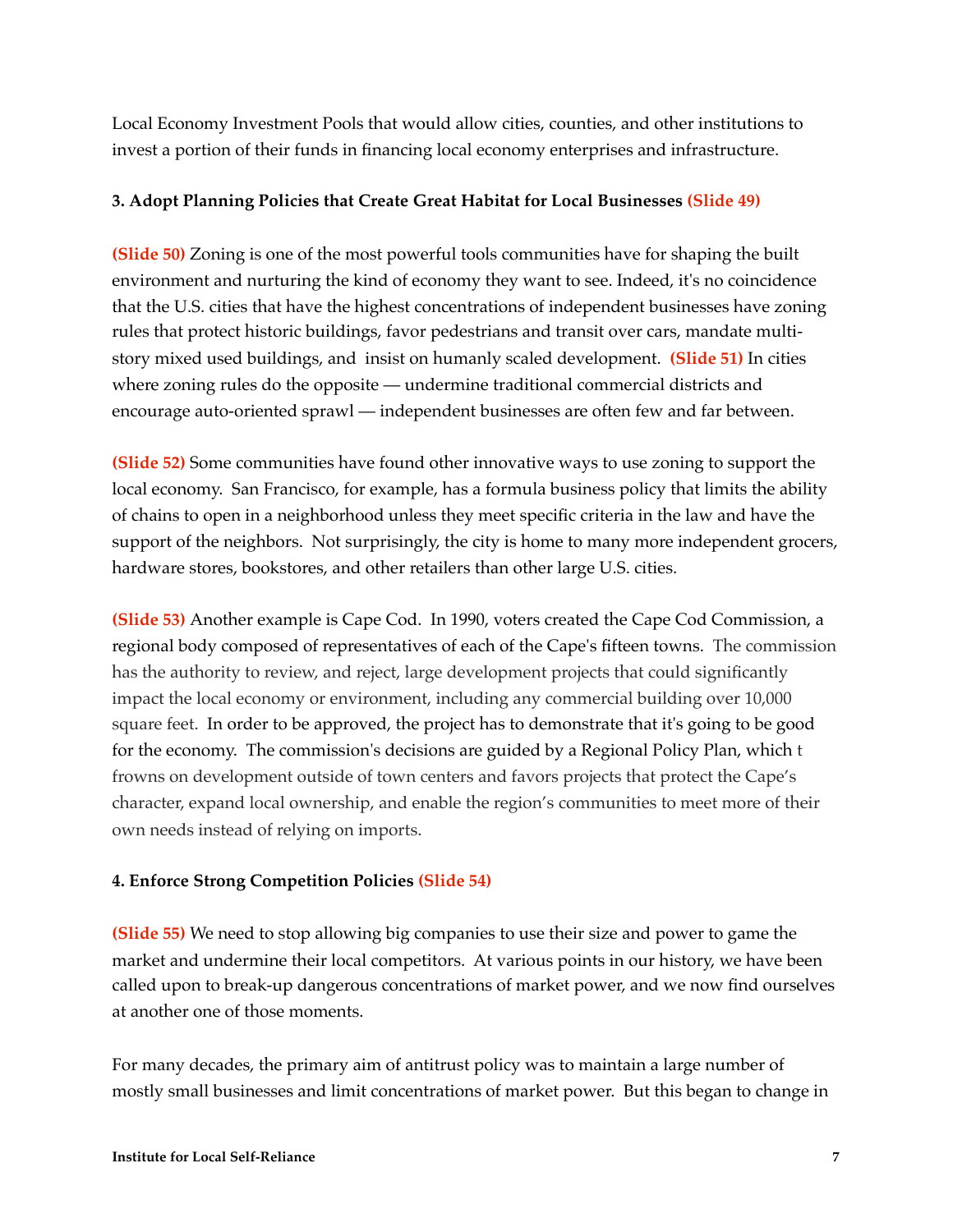the 1980s, when antitrust policy became narrowly focused on consumer prices. Antitrust authorities took the position that, as long as a company could deliver lower prices in the short term, it didn't matter how big it became or how much market power it amassed.

This approach has been a disaster for small businesses and competition. We need to reclaim the original spirit of antitrust policy. Dairy farmers should have a variety of processors competing for their milk. Prescription benefit management companies should not be allowed to force consumers to use a mail-order prescription service owned by the benefit company instead of a community pharmacy. A single retailer should not be allowed to capture half of the grocery market, which is the share Walmart now has in about 40 metro areas. (To give you a sense of how much things have changed, in 1966, the U.S. Supreme Court blocked a merger between two supermarket chains, because together they would have 9 percent of the market in Los Angeles.)

These are all very common-sense statements that would resonate strongly with most Americans and certainly most independent business owners. It's up to us to start this conversation and build the popular support necessary to chance current policy and enforcement practices.

#### **5. Shift Spending by Public Institutions (Slide 56)**

The spending choices of our schools, city agencies, state governments, public universities, public hospitals, and so on should reflect our values and be guided by a principle of maximizing economic outcomes for local communities. That can be accomplished in part by implementing a modest price preference for goods and services produced or provided by local businesses.

#### **6. Make Targeted Local Economy Investments (Slide 57)**

There are areas of the country where wealth and resources have been so depleted that simply removing barriers and creating the right environment for local entrepreneurs is not enough. There are also sectors of the economy where key pieces of infrastructure for local production and distribution are missing. Both kinds of gaps need targeted intervention.

**(Slide 58)** One example of how to do this is the Pennsylvania Fresh Food Financing Initiative. Seeded with \$30 million in state money, this loan fund has raised more than \$120 million in capital to finance over 80 locally owned grocery stores in low-income urban and rural communities that lacked stores selling fresh food and where conventional bank loans for startup food retailers were hard to come by. All but one of the businesses financed by this program have been successful.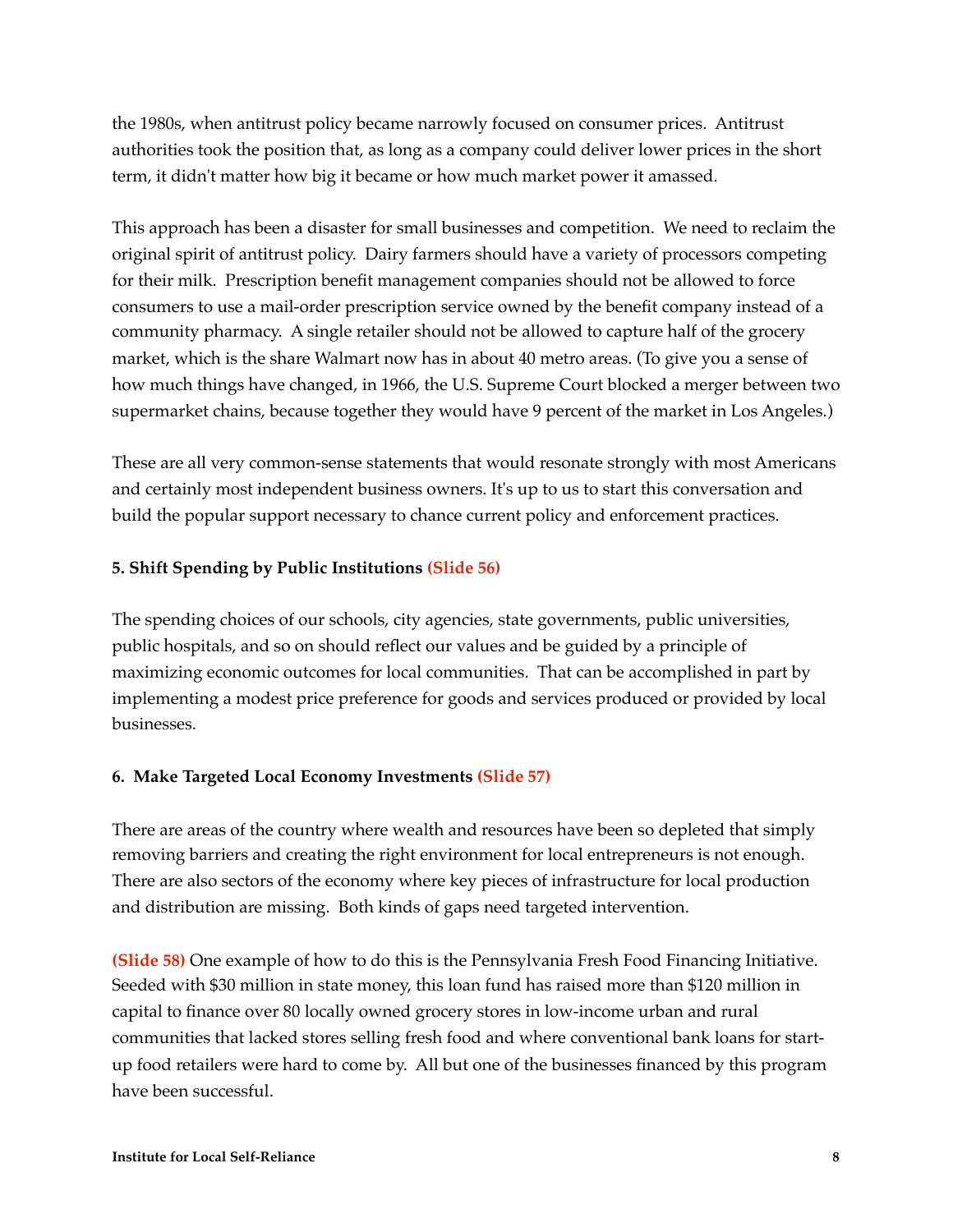#### **7. Collect Better Data and Set Benchmarks to Track Progress (Slide 59)**

Local and state governments, as well as the federal government, collect lots of data on the economy, but the information they gather and publish is not very useful for tracking the market share of place-based enterprises. Few states could tell you, for example, what share of their food comes from local or regional sources. No state regularly analyzes economic leakages to see where there are opportunities to develop local industries to meet local needs. Many states do not even publish information on the economic development incentives they provide and the outcomes of those giveaways. Cities, meanwhile, collect information on every business that applies for a license to operate and, yet, no city that I know of could tell you what percentage of its retail space is occupied by locally owned businesses and how that has changed over the last decade. At the federal level, the U.S. Economic Census contains useful data, but it is released so slowly that it's invariably out-of-date and some of the most relevant data are published only at the national level and not broken down by state or city. All of this makes it difficult to measure change over time and see the impact of policy changes. We need to direct public agencies to collect better, more relevant data about the economy, which would enable us to establish benchmarks to track progress.

### **What are the steps we need to take to advance this agenda? (Slide 60)**

Let me suggest three fronts as we move forward. First, as I said earlier, I think we need to work together to develop a shared narrative and policy statement that independent business networks and local economy groups can publicize and incorporate into their own activities and campaigns. That's a process that we'll begin today in the open-space session and continue in the coming months, inviting other allies who are not here today to join in.

Second, we need hard data to back up this vision for the economy. To this end, we need to continue to build the empirical case for a decentralized economy. We need rock-solid research demonstrating that locally owned, community-scaled enterprises are viable and have the potential to comprise a major share of the economy. This is a significant part of what ILSR does. **(Slide 61)** We've produced, for example, an analysis showing that most states could meet all or most of their energy needs with small-scale renewable power production. **(Slide 62)** Our research also has shown that the optimal size for a bank, both in terms of efficiency and productive lending, is many times smaller than the giant banks that now dominate our economy.